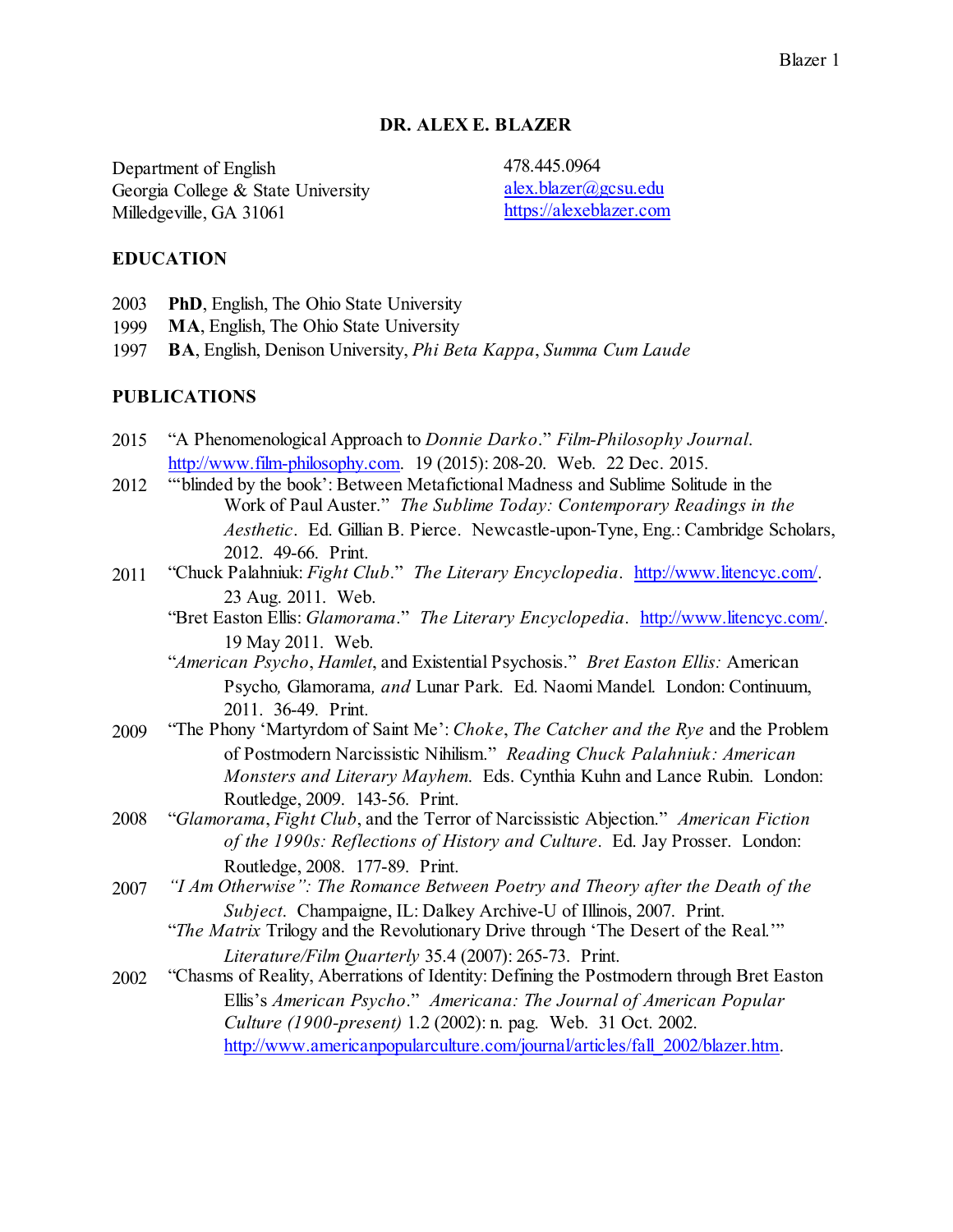2000 "Charting Ironic Progress: The Reflexive and the Romantic in Barrett Watten's *Progress*." *Moria Poetry Journal* 2.3 (2000): n. pag. Web. 31 Jan. 2000. <http://www.moriapoetry.com/blazer.htm>.

#### **PRESENTATIONS**

- 2021 "*Donnie Darko*, Deleuze, and the Time-Image." Mid-Atlantic Popular & American Culture Association. Virtual Conference. 13 Nov. 2021.
- 2020 "Pynchon as Prestige Cable TV: The Thermodynamics of *Lodge 49*'s Daemonization of *The Crying of Lot 49*." South Atlantic Modern Language Association. Virtual Conference. 14 Nov. 2020.
- 2019 "*Twin Peaks* of Present: Lynch and Deleuze on Music and Trauma." Mid-Atlantic Popular & American Culture Association. Pittsburgh Marriott City Center, Pittsburgh, PA. 8 Nov. 2019.
	- "The Psychoanalysis of Satire: A Short Paper about *Aphanisis* in *A Short Film about Disappointment*." Southeast Coastal Conference on Languages & Literatures. Georgia Tech Savannah Campus, Savannah, GA. 11 Apr. 2019
- 2018 "Sentimentality or Sustenance: Art in Postmodern Novels Then and Now." Mid-Atlantic Popular & American Culture Association. Lord Baltimore Hotel, Baltimore, MD. 8 Nov. 2018.
	- "*Legion*: The Traumatic Encounter between Fantasy and Reality in Noah Hawley's Superhero Drama." Southeast Coastal Conference on Languages & Literatures. Coastal Georgia Center, Savannah, GA. 6 Apr. 2018.
- 2017 "'That's a Bit Creepy, What You're Doing': *Black Mirror* and the Perverse Gaze." Southeast Coastal Conference on Languages & Literatures. Coastal Georgia Center, Savannah, GA. 24 Mar. 2017.
- 2016 "'This is Chuck's Happy Ending': *Fight Club 2* and Authorial Anxiety." Mid-Atlantic Popular & American Culture Association. Tropicana Casino & Resort, Atlantic City, NJ. 4 Nov. 2016.
	- "Sooooooooo Real, Sooooooooo Much Trouble: The *Familiar* Tormenting Textuality of Mark Z. Danielewski." Southeast Coastal Conference on Languages & Literatures. Coastal Georgia Center, Savannah, GA. 7 Apr. 2016.
- 2015 "First as Tragedy, Then as Aporia: The *Continuum* from Dialectical to Deconstructive Criticism." Mid-Atlantic Popular & American Culture Association. Sonesta Hotel, Philadelphia, PA. 5 Nov. 2015.
	- "Pussies, Snowflakes, and Bret Easton Ellis: A Case Study of Authorial Persona in Social Media." Georgia College & State University. 27 Apr. 2015.
	- "Logos Cowboys: Postmodern Football and Post-Postmodern War in Don DeLillo's *End Zone* and Ben Fountain's *Billy Lynn's Long Halftime Walk*." Southeast Coastal Conference on Languages & Literatures. Coastal Georgia Center, Savannah, GA. 26 Mar. 2014.
- 2014 "Pussies, Snowflakes, and Bret Easton Ellis: A Case Study of Authorial Persona in Social Media." Mid-Atlantic Popular & American Culture Association. Lord Baltimore Hotel, Baltimore, MD. 7 Nov. 2014.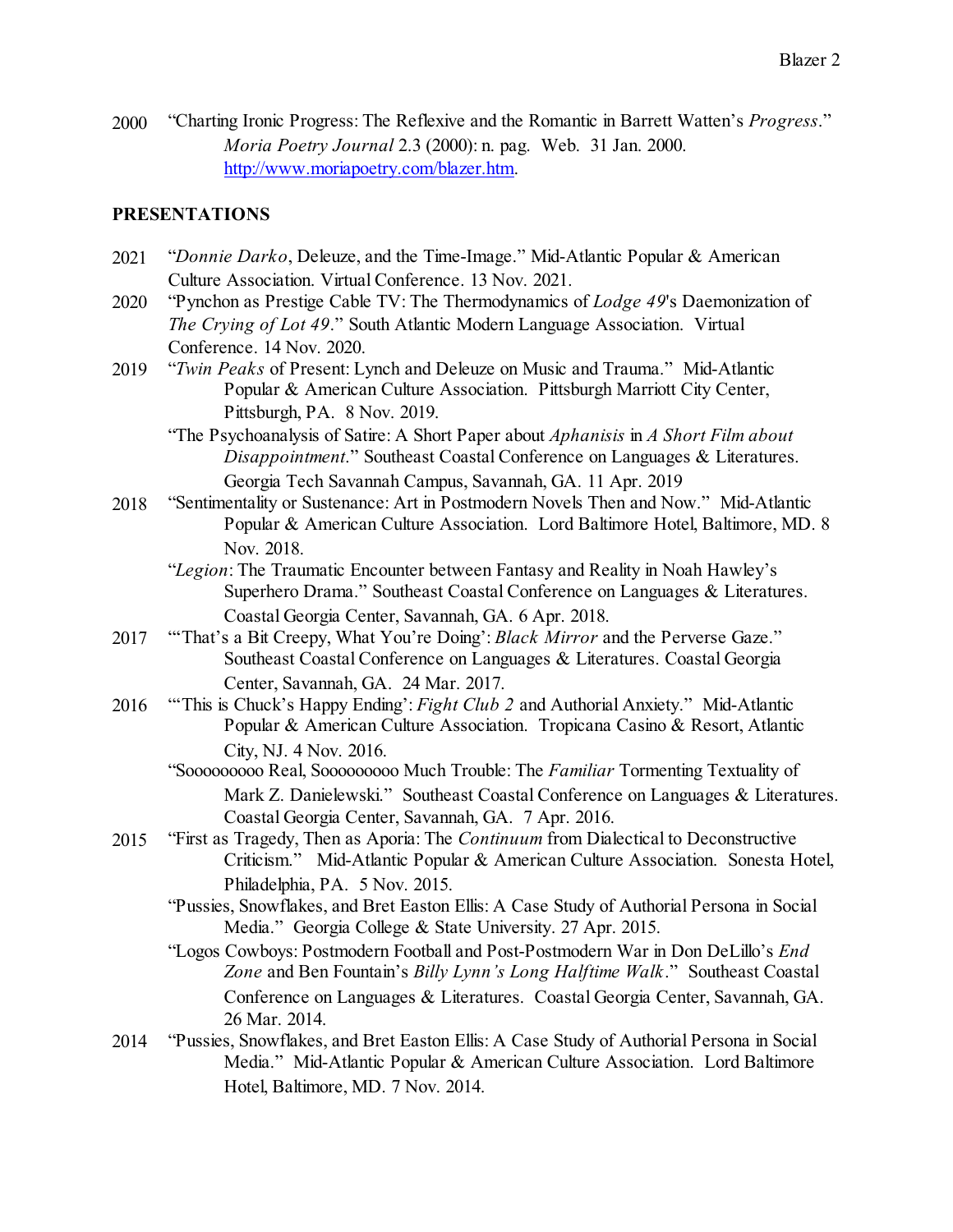- "Vampires, Valium, and Vanitas: A Lacanian Reading of Bret Easton Ellis's *The Informers*." Southeast Coastal Conference on Languages & Literatures. Coastal Georgia Center, Savannah, GA. 27 Mar. 2014.
- 2013 "Jonathan Franzen's *Freedom* from Depression: The Vicissitudes of Bad Faith." Mid-Atlantic Popular & American Culture Association. Tropicana Casino and Resort, Atlantic City, NJ. 8 Nov. 2013.
	- "People Show You Who They Really Are': A Lacanian Reading of Christopher Nolan's *The Dark Knight Trilogy*." Southeast Coastal Conference on Languages & Literatures. DeSoto Hilton Hotel, Savannah, GA. 4 Apr. 2013.
- 2012 "'A Good Man Is Hard to Find' and Postmodern Theory." English 661 Flannery O'Connor Immersion Studies, Grand Valley State University. Milledgeville, GA. 2 Aug. 2012.
	- "Media and Melancholia: Notes on David Foster Wallace's *Infinite Jest*." Northeast MLA Convention. Hyatt Regency, Rochester. 17 Mar. 2012.
	- "*Fight Club* and *The Social Network*: Two Brands of Postcapital Culture." The Louisville Conf. on Literature and Culture Since 1900. U of Louisville, Louisville. 24 Feb. 2012.
- 2011 "'Disappear Here': The Pathological Decadence of Bret Easton Ellis's *Less Than Zero* and *Imperial Bedrooms*." The Louisville Conf. on Literature and Culture Since 1900. U of Louisville, Louisville. 24 Feb. 2011.
- 2010 "Infinite Interiority in Paul Auster and Maurice Blanchot." The Louisville Conf. on Literature and Culture Since 1900. U of Louisville, Louisville. 19 Feb. 2010.
- 2009 "'the simulacrum is real': Rivka Galchen's *Atmospheric Disturbances*." South Atlantic MLA Convention. Renaissance Atlanta Hotel Downtown, Atlanta. 8 Nov. 2009.
	- "'blinded by the book': Between Metafictional Madness and Sublime Solitude in the Work of Paul Auster." The Louisville Conf. on Literature and Culture Since 1900. U of Louisville, Louisville. 21 Feb. 2009.
- 2008 "'the dolls are real, but not *that real*': Chuck Palahniuk's *Haunted* and Postmodern Horror." Mid-Atlantic Popular/American Culture Assoc. Conf. Sheraton Fallsview Hotel, Niagara Falls, ON, Can. 1 Nov. 2008.
	- "Naked in the guy-light like an emptied sentence': Sexuality and Textuality in Two Novellas by William H. Gass." The Louisville Conf. on Literature and Culture Since 1900. U of Louisville, Louisville. 23 Feb. 2008.
- 2007 "A Phenomenological Approach to *Donnie Darko*." South Central MLA Convention. Hilton Hotel, Memphis. 3 Nov. 2007.
	- Multicultural Poetry Ready. Northeast MLA Convention. Sheraton Baltimore City Center Hotel, Baltimore. 3 Mar. 2007.
	- "'You're not a fictional character, are you, Mr. Ellis?': Bret Easton Ellis's Involution from Intertextuality into Textuality in *Lunar Park*." The Louisville Conf. on Literature and Culture Since 1900. U of Louisville, Louisville. 22 Feb. 2007.
- 2006 "Of Five and a Half Minute Hallways and Useless Tunnels: Some Notes on Nothing in Danielewski's *House of Leaves* and Gass's *The Tunnel*." 20th Century Literature & Culture Conf. U of Louisville, Louisville. 23 Feb. 2006.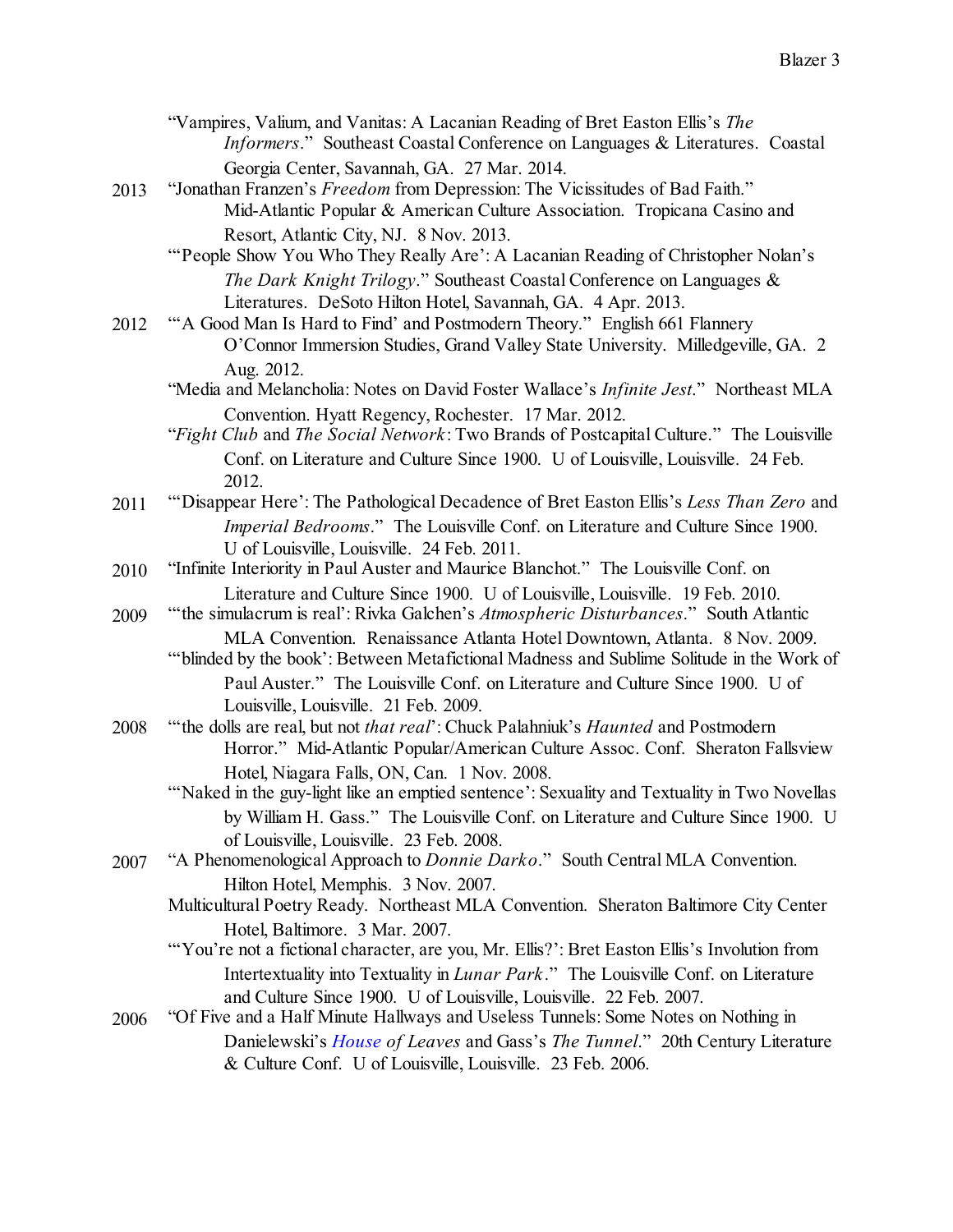| 2005 | "Too Real and Too Pointless': The Disappearance of the Subject in Bret Easton Ellis's |
|------|---------------------------------------------------------------------------------------|
|      | Less Than Zero and The Rules of Attraction." South Central MLA Convention.            |
|      | Hyatt Regency Hotel, Houston. 28 Oct. 2005.                                           |

"*Barton Fink* and the Vicissitudes of Writing for Film." 20th Century Literature & Culture Conf. U of Louisville, Louisville. 25 Feb. 2005.

- 2004 "'Slide down the surface of things': Bret Easton Ellis's *Glamorama* and the Terror of Narcissistic Abjection." Central New York Conf. on Language and Literature. State U of New York, Cortland. 30 Oct. 2004.
	- "*The Matrix* Trilogy and the Revolutionary Drive through 'The Desert of the Real.'" Central New York Conf. on Language and Literature. State U of New York, Cortland. 29 Oct. 2004.
	- "Barrett Watten: From the Other Side of the Machine." 20th Century Literature Conf. U of Louisville, Louisville. 27 Feb. 2004.
- 2003 "'Diving into the Wreck': Adrienne Rich and the Language of Death." Mid-Atlantic Popular/American Culture Assoc. Conf. Wyndham Hotel, Wilmington, DE. 8 Nov. 2003.

"Self-Portrait in an Opaque Language:John Ashbery and the Deconstruction of Language." Tropology: Text and Context. State U of New York, Binghamton. 21 Mar. 2003.

- 2002 "Jorie Graham: Hollows and Voids." Summer Fellowship Forum. Department of English, The Ohio State University, Columbus. 16 Oct. 2002.
- 2001 "Bret Easton Ellis's *American Psycho* and the Horror of Postmodernism," Central New York Conf. on Language and Literature. State U of New York, Cortland. 28 Oct. 2001.
	- "Convolution, Cataclysm, and Conspiracy: The Crying of Oedipa Maas." 20th Century Literature Conf. U of Louisville, Louisville. 23 Feb. 2001.
- 2000 "A Symptomatic *Sinthome*: Adrienne Rich's Floating Poem and the Problem of the Real of Love." Central New York Conf. on Language and Literature. State U of New York, Cortland. 30 Oct. 2000.

# "Jorie Graham's Errant Universalism." Northeast MLA Convention. Hyatt Regency, Buffalo. 7 Apr. 2000.

1999 "Charting Ironic Progress: The Reflexive and the Romantic in Barrett Watten's *Progress*." Student Assoc. of Graduate English Studies, U of Oklahoma, Norman. 15 Oct. 1999.

# **TEACHING**

2020- **Professor**, Department of English, Georgia College & State present University (4/4 load on the semester system)

2013- **Associate Professor**, Department of English & Rhetoric, Georgia College & State

2020 University (4/4 load on the semester system with various course releases for undergraduate literature program coordination, co-chair, and university senate)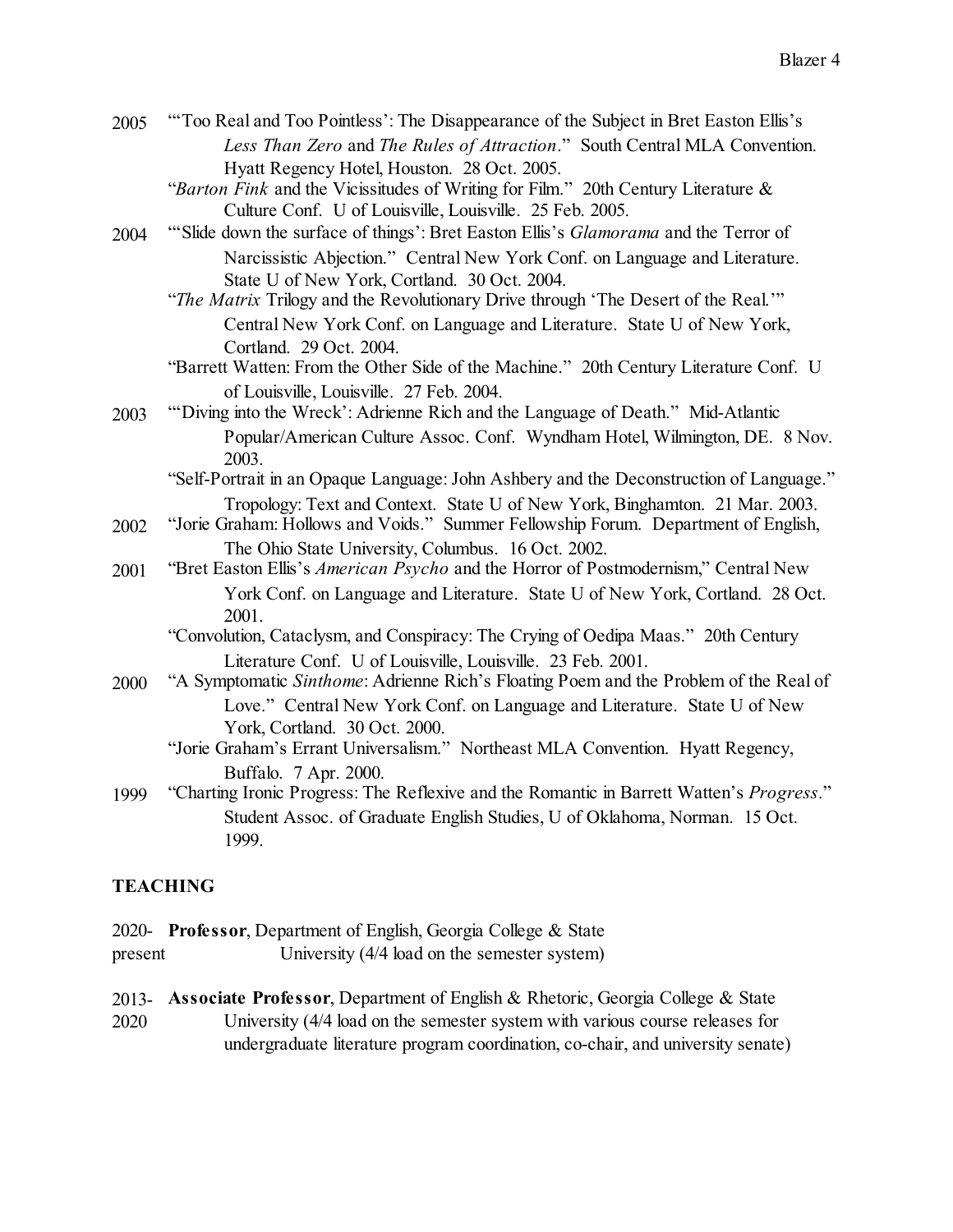- 2008- **Assistant Professor**, Department of English & Rhetoric, Georgia College &
- 2013 State University (4/4 load on the semester system with course release for graduate teaching assistant coordination)
	- English 1101 English Composition I; 1101 Honors
	- English 1102 English Composition II; 1102 Honors
	- English 2110 World Literature
	- English 2130 American Literature
	- English 2200 Writing about Literature
	- English 3900 Critical Approaches to Literature
	- English 4110/5110 Literary Criticism [Psychoanalytic and Existential Reader-Response Criticism; Psychoanalytic Film Theory; Marxist Criticism]
	- English 4440/5440 Modern Drama
	- English 4446/5446 Modern Poetry
	- English 4665/5665 American Literature from 1920 to the Present [Modernism and Postmodernism; Postwar; Postmodernism; Post-Postmodernism]
	- English 4675/5675 Contemporary American Literature [Post-Postmodernism]
	- English 4850/5850 Single Author [Don DeLillo]
	- English 4900 Seminar of Language & Literature [Senior Seminar]
	- English 4910/4925/4955/5950 Film Noir, Then and Now
	- English 4950/5950 Special Topics [Film]
	- English 4960 Internship
	- English 4970 BA Thesis
	- English 4980 Study Abroad
	- English 6601 Methods of Research
	- English 6685 Graduate Seminar in Critical Approaches to Literature [The Postmodern Novel]
	- English 6690 Variable Topics [Postmodern American Poetry]
	- English 6970 MA Thesis [director and committee reader]
	- English 6971 MFA Thesis [committee reader]
	- Georgia College First-Year Seminar in Critical Thinking [SciFi and Philosophy] Georgia College Second-Year Seminar in Global Perspective [Global Horror Films]
- 2006- **Visiting Assistant Professor**, Department of English, Grand Valley State University
- 2008 (4/4 load on the semester system)
	- English 205 Literatures in English
	- English 225 American Literature I: to 1860
	- English 226 American Literature II: from 1860
	- English 335 Literature of American Minorities
	- English 386 Literary Responses to Death and Dying
	- English 399 Independent Studies; The Dystopian Novel
	- Liberal Studies 310 Creativity
	- Liberal Studies 314 Life Journey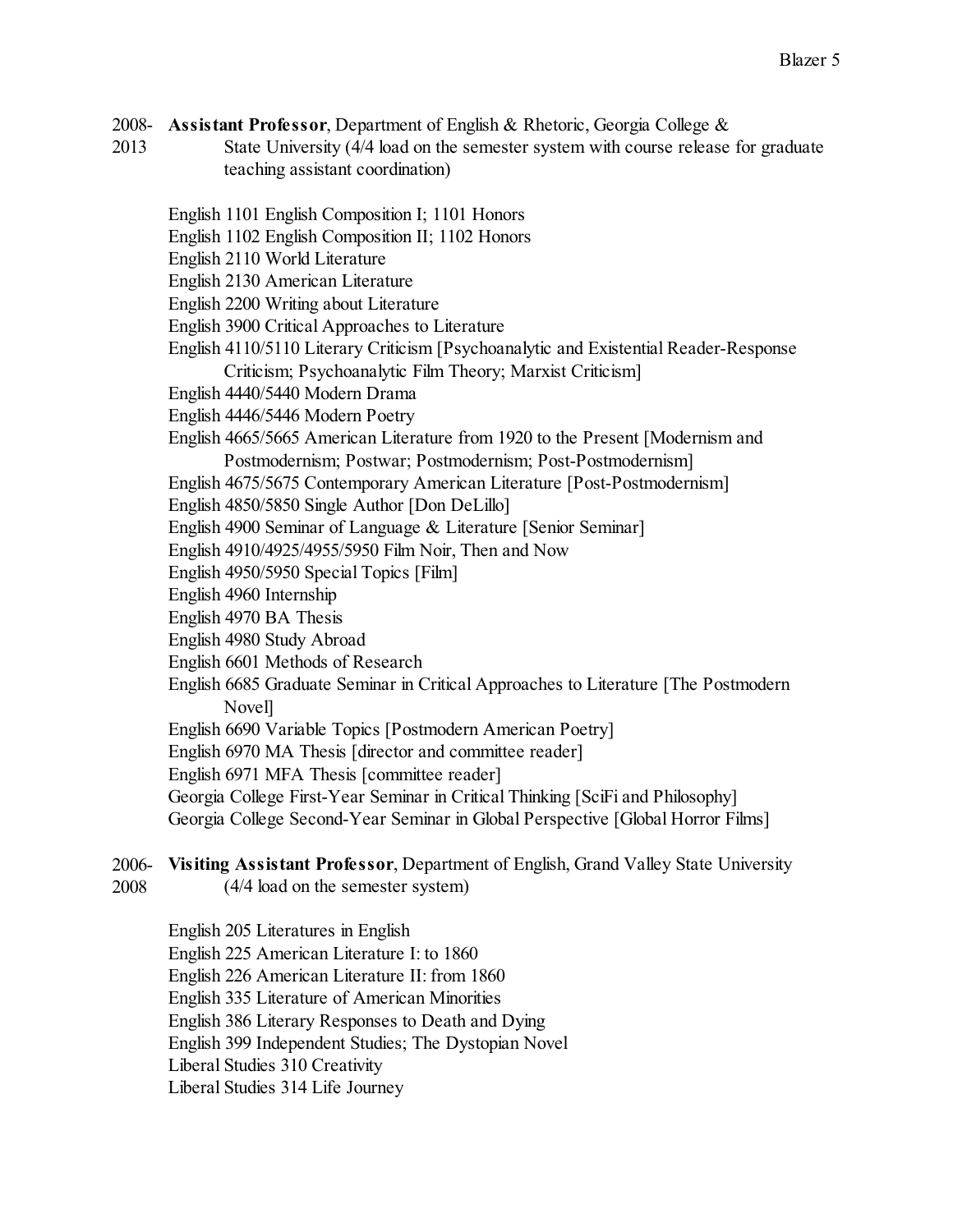- 2003- **Visiting Assistant Professor**, Department of English, University of Louisville
- 2006 (4/4 load on the semester system with course release for research activity)
	- English 101 Introduction to College Writing
	- English 102 Intermediate College Writing
	- English 310 Writing about Literature
	- English 311 American Literature I
	- English 312 American Literature II
	- English 319 American Literature from 1830 to 1865
	- English 322 American Literature from 1960 to the Present
	- English 382 Contemporary Poetry in English
	- English 491 Interpretive Theory: The New Criticism to the Present
	- English 501/502 Independent Study [Honors thesis director]
- 1997- **Graduate Teaching Associate**, Department of English, The Ohio State University
- 2003 (1/1/1 load on the quarter system; instructor of record)

English 110 First-Year English Composition English 260 Introduction to Poetry English 261 Introduction to Fiction English 263 Introduction to Film English 291 U.S. Literature: 1865 to Present English 367.01 The American Experience English 367.02 The U.S. Experience as Reflected in Literature

# **ADMINISTRATION**

- 2015- **Literature Coordinator**, Department of English,
- 2020 Georgia College & State University
	- Lead literature faculty, chair literature curriculum committee, schedule literature courses, review course offerings and regulate faculty rotations
- 2018- **Interim Co-Chair**, Department of English,
- 2019 Georgia College & State University
	- Lead department faculty and staff; responsible for the recruitment and employment of faculty and staff, administration of faculty and staff development programs, and faculty and staff evaluation; implement university and college initiatives
- 2008- **Coordinator of the Teaching Fellow**s, Department of English & Rhetoric,
- 2013 Georgia College & State University
	- Orient graduate teaching assistants, hold monthly meetings, advise instructors, observe classes, chair textbook adoption committee, create and maintain website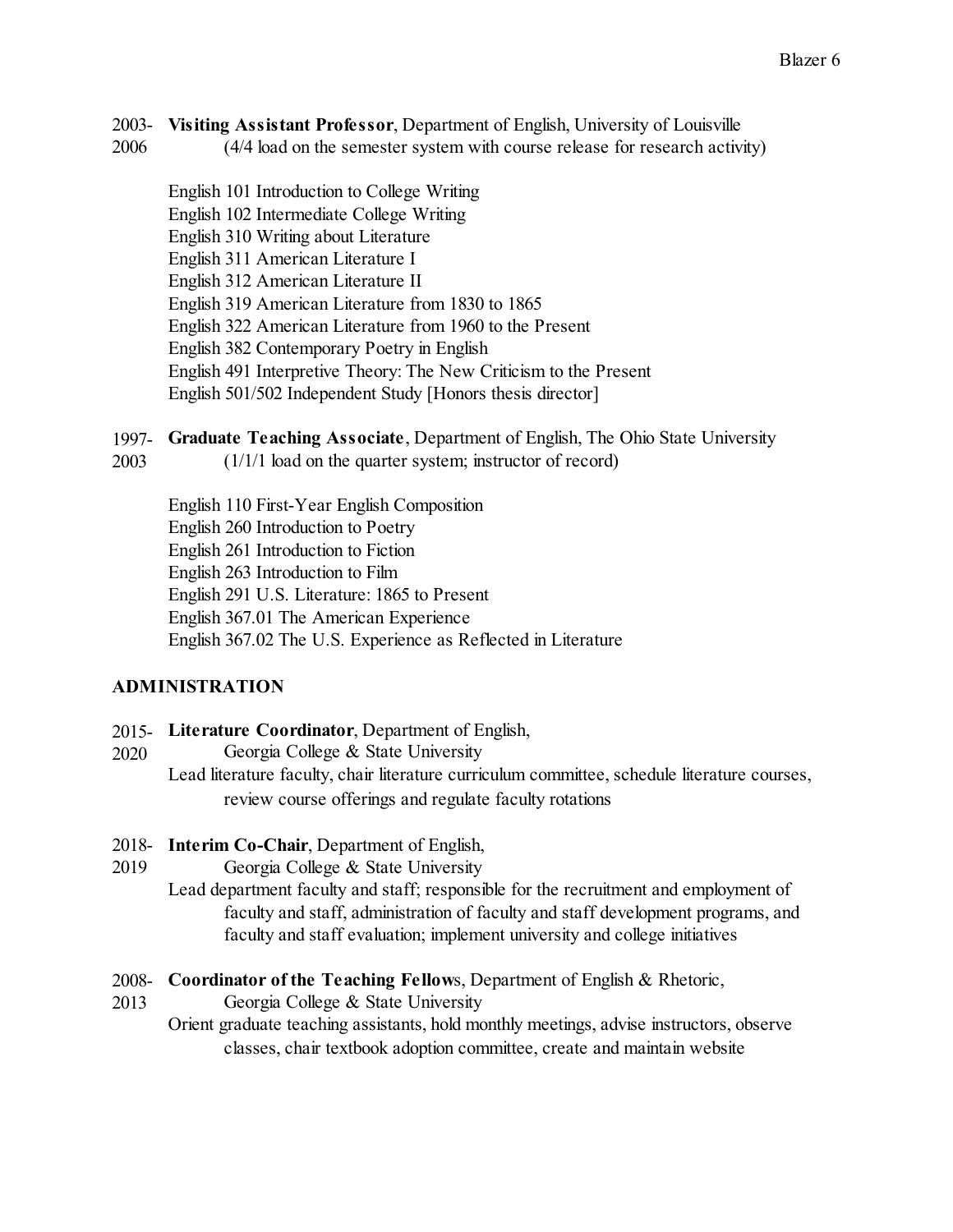### 2001- **Graduate Administrative Associate, Computers in Composition and Literature,**

2003 Department of English, The Ohio State University

The program, now called the Digital Media Project, supports and generates computer-assisted pedagogy and research within the Department.

- Activities: helped to administer the program and its website, create and compile lesson plans and activities, and consult with instructors on using technology in their composition and literature courses.
- Presentations: gave training workshops to new English instructors, professional development workshops to current instructors, and guest lectures in undergraduate classes.

# **SERVICE**

### **Professional Committees**

2019- **American Association of University Professors**, Georgia College & State University present Treasurer, 2019-present Member, 2014-present

## **University System Committees**

2018- **Board of Regents Academic Advisory Council on English**, University System of 2019 Georgia

2017- **University System of Georgia Faculty Council**, University System of Georgia 2018

## **University Committees**

2016- **University Senate**, Georgia College & State University present Spring 2013 to Spring 2014; 2016-2019; 2019-2022 Secretary, 2019-present Past Presiding Officer, 2019-2020 Presiding Officer, 2018-2019 Presiding Officer Elect, 2017-2018

2017- **Executive Committee of the University Senate**, University Senate, Georgia College &

present State University; Secretary, 2019-present Chair Emeritus, 2019-2020 Chair, 2018-2019 Vice-Chair, 2017-2018

2017- **Subcommittee on Nominations**, University Senate, Georgia College & State University; present Chair, 2017-2018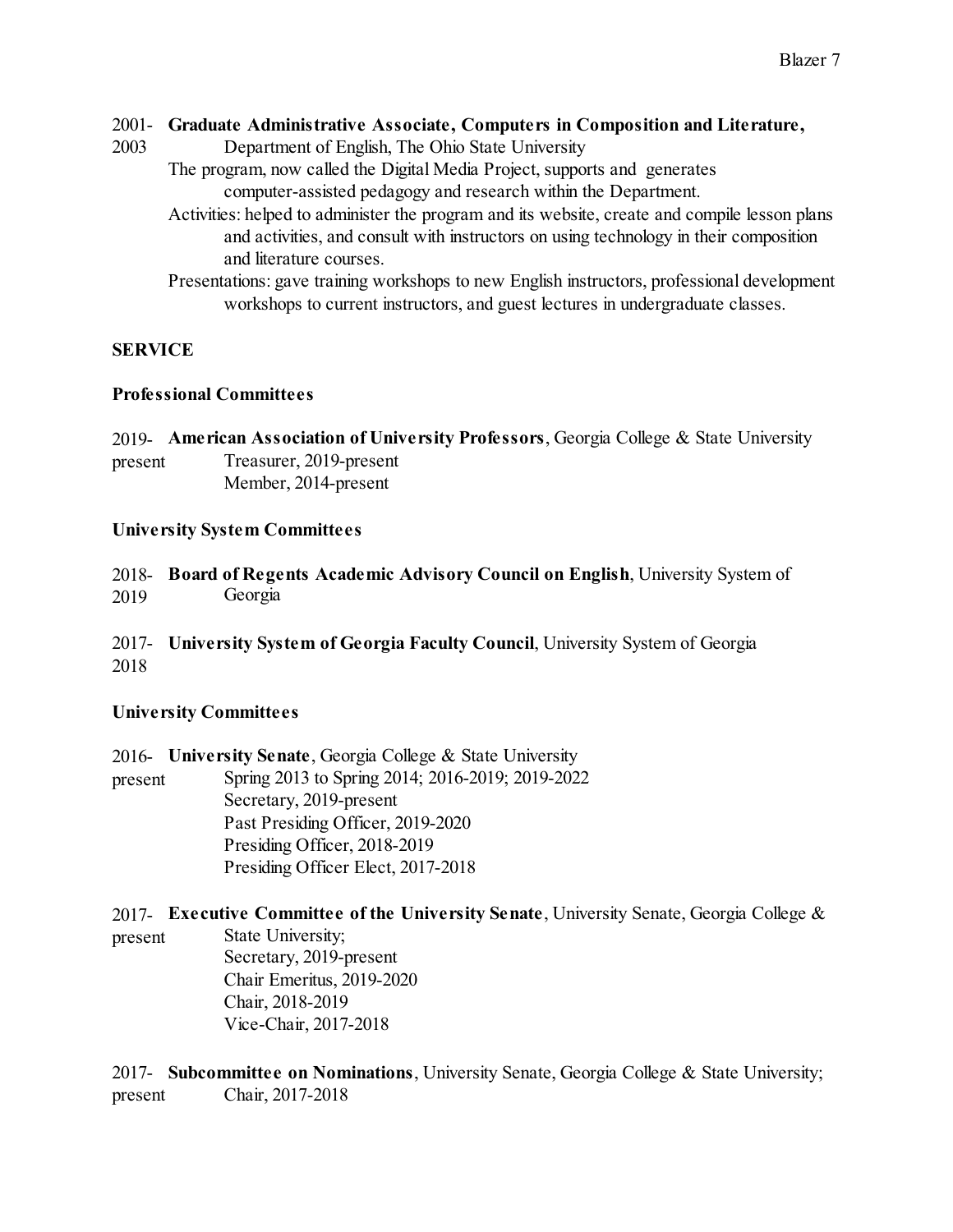### Secretary, 2019-present

2017- **Honors Faculty Council**, Honors Program, Georgia College & State University; present

- 2018- **President's Commission on Diversity**, Georgia College & State University; 2019 2018-2019
- 2017 **Tenure & Promotion Task Force**, Georgia College & State University
- 2015- **Faculty Affairs Policy Committee**, University Senate, Georgia College & State 2017 University; 2010-2011, Spring 2013, and 2013-2014 Chair, 2013-2014, 2016-2017 Secretary, 2015-2016

2015- **Parking & Transportation Advisory Committee**, Georgia College & State University 2017

2013- **Phi Kappa Phi Executive Board**, Georgia College & State University 2016 Past-President, 2015-2016 President, 2014-2015 President-Elect, 2013-2014

2015- **Faculty Strategic Planning Committee**, Georgia College & State University 2016

- 2015 **Convocation Committee**, Georgia College & State University, Spring 2015
- 2011- **Curriculum and Assessment Policy Committee**, University Senate, Georgia College & 2012 State University
- 2010- **University Curriculum Committee**, University Senate, Georgia College & State 2011 University
- 2009- **Academic Policy Committee**, University Senate, Georgia College & State University 2010
- 2008- **Convocation Book Committee**, Georgia College & State University 2010 Chair, 2009-2010

## **College Committees**

2012- **Curriculum and Instruction Committee**, College of Arts & Sciences, Georgia College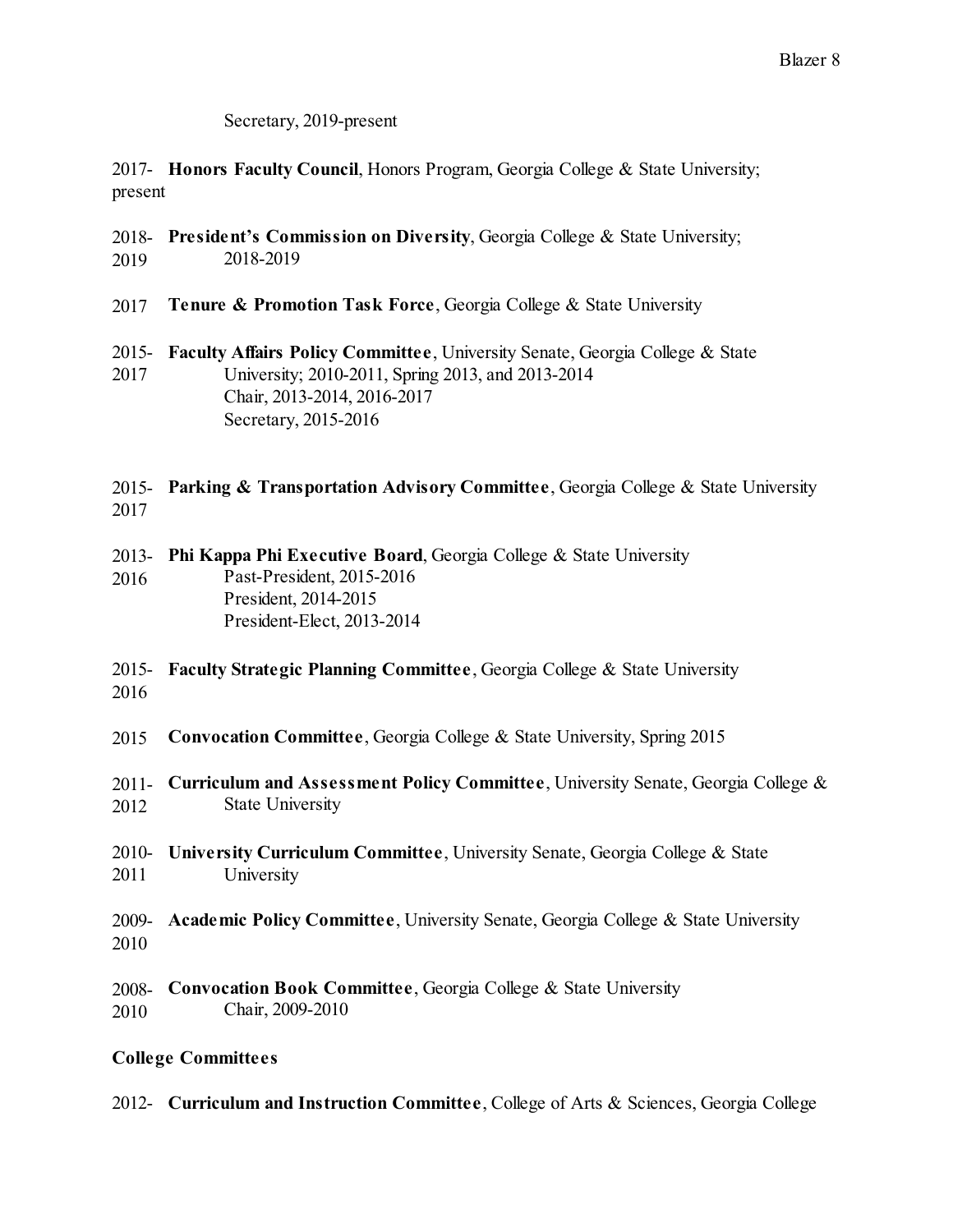## 2013 & State University

### **Department Committees**

2020- **Tenure & Promotion Committee**, Department of English & Rhetoric, Georgia College present & State University Member, 2016-2018; 2020-present

2019- **Master's Exam and Portfolio Committee**, Department of English, Georgia College & present State University Chair, 2010-2013 [formerly Master's Exam Committee, 2008-2010] Member, 2008-2013; 2016-2017; 2019-present

2019- **Poet Search Committee**, Department of English, Georgia College & State University 2020

2019 **Temporary Poet Lecturer Search Committee**, Department of English, Georgia College & State Committee; Chair

2017- **Film Lecturer Search Committee**, Department of English & Rhetoric, Georgia College 2018 & State University; Chair

- 2013- **Compositionist Search Committee**, Department of English & Rhetoric, Georgia College 2014 & State University
- 2012- **Fiction Writer Search Committee**, Department of English & Rhetoric, Georgia College 2013 & State University
- 2009- **Early Americanist Search Committee**, Department of English & Rhetoric, 2010 Georgia College & State University
- 2008- **Internationalization Committee**, Department of English, Speech, & Journalism, 2009 Georgia College & State University
- 2006- **Master's Program Committee**, Department of English, Grand Valley State University 2008
- 2003- **20th Century Literature & Culture Conference Committee**,
- 2006 University of Louisville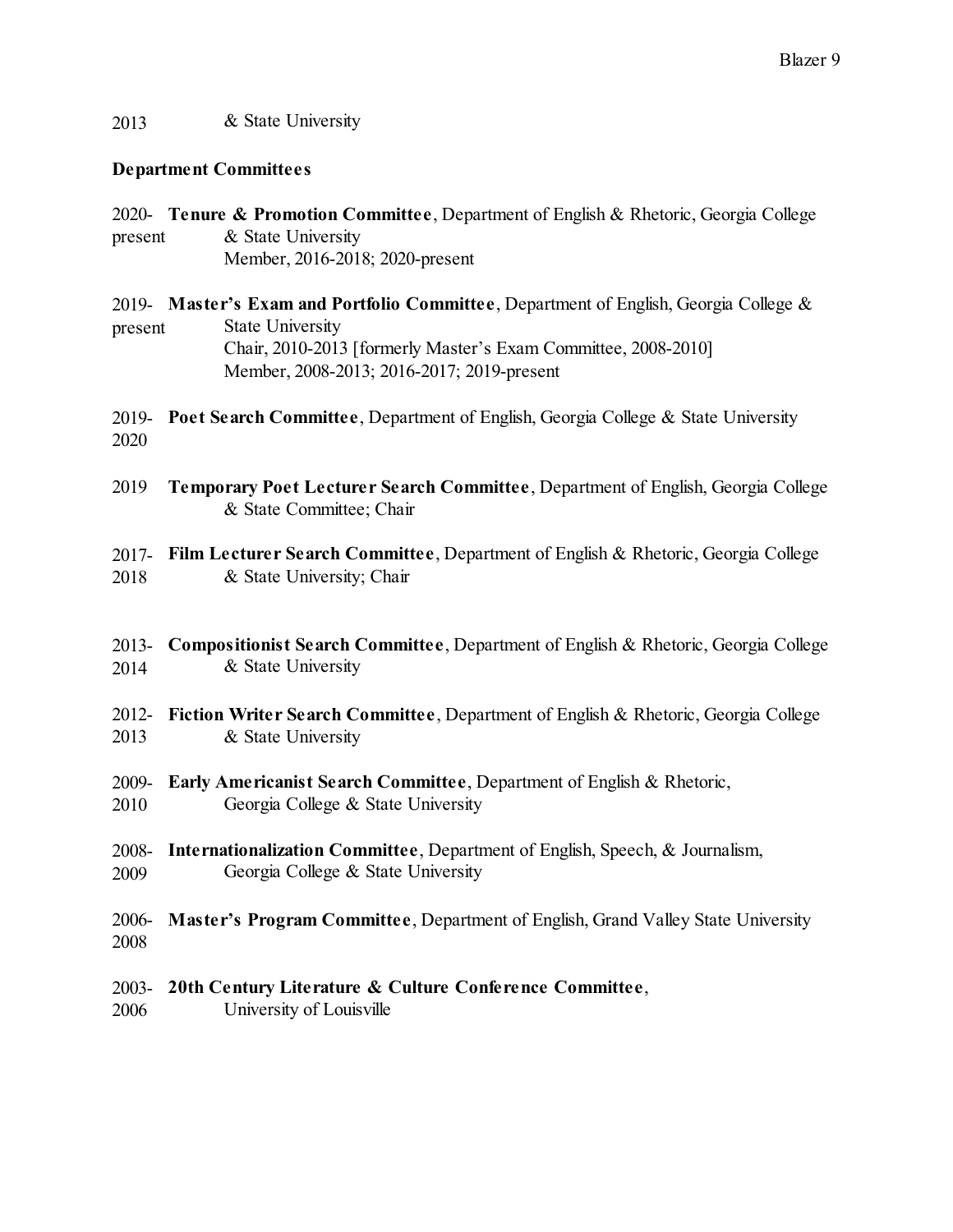### **Conference Panel Chair**

| 2020 | Midcentury Modern: Scandals on TV. South Atlantic Modern Language Association.                                                                                                                                               |
|------|------------------------------------------------------------------------------------------------------------------------------------------------------------------------------------------------------------------------------|
|      | Virtual Conference. 14 Nov. 2020.                                                                                                                                                                                            |
| 2012 | Film Theory of Generation History & Adaptation. The Louisville Conf. on Literature<br>and Culture Since 1900. U of Louisville, Louisville. 24 Feb. 2012.                                                                     |
|      | The Hermeneutic Hit List: Postmodernism's Popular Influences. The Louisville Conf. on                                                                                                                                        |
| 2011 | Literature and Culture Since 1900. U of Louisville, Louisville. 24 Feb. 2012.<br>H.D. and D.H. Lawrence: Love, Art. The Louisville Conf. on Literature and Culture<br>Since 1900. U of Louisville, Louisville. 25 Feb. 2011. |
|      | Fictions of Late Capitalism: Ellis, Theroux, Ferris. The Louisville Conf. on Literature<br>and Culture Since 1900. U of Louisville, Louisville. 24 Feb. 2011.                                                                |
| 2009 | Auster. The Louisville Conf. on Literature and Culture Since 1900. U of Louisville,<br>Louisville. 21 Feb. 2009.                                                                                                             |
| 2008 | Huelle, Nabokov, Pynchon, and Barnes: Purpose, Obsession, and Paranoia. The                                                                                                                                                  |
|      | Louisville Conf. on Literature and Culture Since 1900. U of Louisville,                                                                                                                                                      |
|      | Louisville. 23 Feb. 2008.                                                                                                                                                                                                    |
| 2007 | Rethinking the Messiah: Christianity and Pop Culture. The Louisville Conf. on                                                                                                                                                |
|      | Literature and Culture Since 1900. U of Louisville, Louisville. 24 Feb. 2007.                                                                                                                                                |
| 2006 | Violence: Formal Questions, Social Questions. 20th Century Literature & Culture Conf.<br>U of Louisville, Louisville. 25 Feb. 2006.                                                                                          |
|      | American Pastorals: Childbirth, Family, and Pedagogical Portraits. 20th Century Literature                                                                                                                                   |
|      | & Culture Conf. U of Louisville, Louisville. 25 Feb. 2006.                                                                                                                                                                   |
|      | The Language of Postmodern Conflict. 20th Century Literature & Culture Conf. U of<br>Louisville, Louisville. 23 Feb. 2006.                                                                                                   |
| 2005 | Metanarratives and Myths: Constructions and Deconstructions. Narrative: An<br>International Conference. Brown Hotel, Louisville. 8 Apr. 2005.                                                                                |
|      | Commodification and the Grotesque. 20th Century Literature & Culture Conf. U of<br>Louisville, Louisville. 24 Feb. 2005.                                                                                                     |
| 2004 | Pop Culture and Postmodernity. 20th Century Literature & Culture Conf. U of<br>Louisville, Louisville. 26 Feb. 2004.                                                                                                         |
|      |                                                                                                                                                                                                                              |

### **Conferences Attended**

2018 American Association of State Colleges and University. *Academic Affairs Summer Meeting: The Changing Landscape of Higher Education, Opportunities Disguised as Challenges*. Hyatt Regency Bellevue, Bellevue, WA. 26-28 July 2018.

- Association of American Colleges & Universities. *2018 Annual Meeting: Can Higher Education Recapture the Elusive American Dream?* Grand Hyatt Washington, Washington, DC. 24-27 Jan. 2018.
- 2017 American Association of State Colleges and Universities. *Academic Affairs Summer Meeting: Curricular Coherence: Finding Meaning and Purpose*. Baltimore Marriott Waterfront, Baltimore, MD. 20-22 July 2017.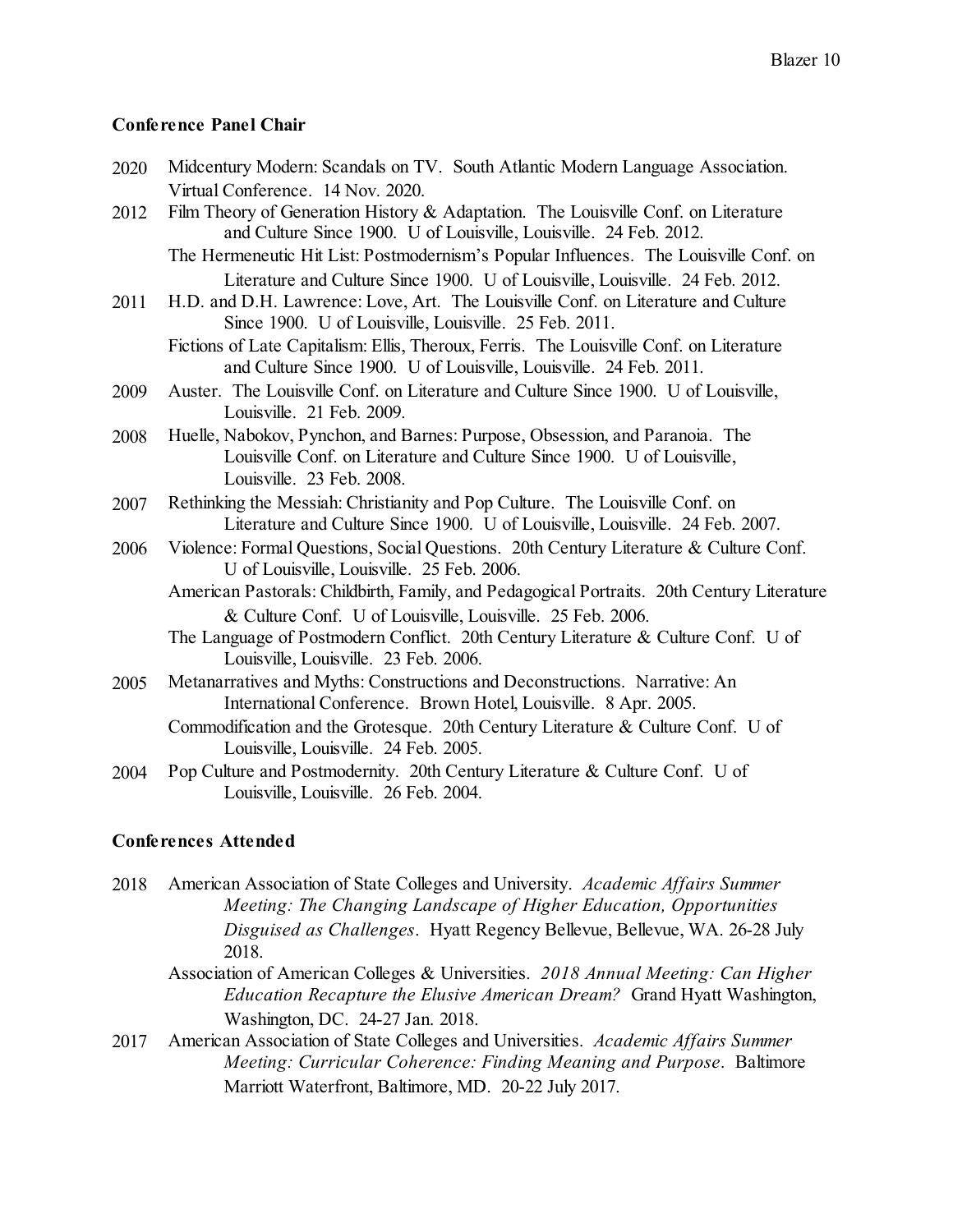## **Reviewer**

| 2011 | Panel Member, "Film, Media, and Theory," National Endowment for the Humanities |
|------|--------------------------------------------------------------------------------|
|      | Summer Stipend Program, Washington, D.C., Fall 2011.                           |

2009- Reviewer, *College Literature*, Fall 2009 - Spring 2010 2010

2010 Reviewer, *LIT: Literature Interpretation Theory*, Summer 2010

## **Miscellaneous**

2009- *The Department of English Newsletter*, Department of English,

present Georgia College & State University, Founding Editor and Publisher

2013- Webmaster, Department of English, Georgia College & State University 2019

# **HONORS AND AWARDS**

- 2011 Phi Kappa Phi, Georgia College & State University, Spring 2011
- 2010 Eta Sigma Alpha, Georgia College & State University Honors Student Association, Spring 2010
- 2002 Summer Dissertation Fellowship, Department of English, The Ohio State University Undergraduate Teaching Award for Graduate Teaching Associates, Department of English, The Ohio State University, Spring 2002
- 1997 Phi Beta Kappa, Denison University, Spring 1997
- 1996 Denison University Young Scholar Award, Summer 1996 Thesis: "Language Poetry: From the Modern, Some Notes toward Context" Advisor: Professor Richard Hood
- 1995 Denison University Young Scholar Award, Summer 1995 Thesis: "Surveying the Gone World: 'Will Eros or Civilization Win' in the Writings of

Lawrence Ferlinghetti?"

Advisor: Professor John Miller